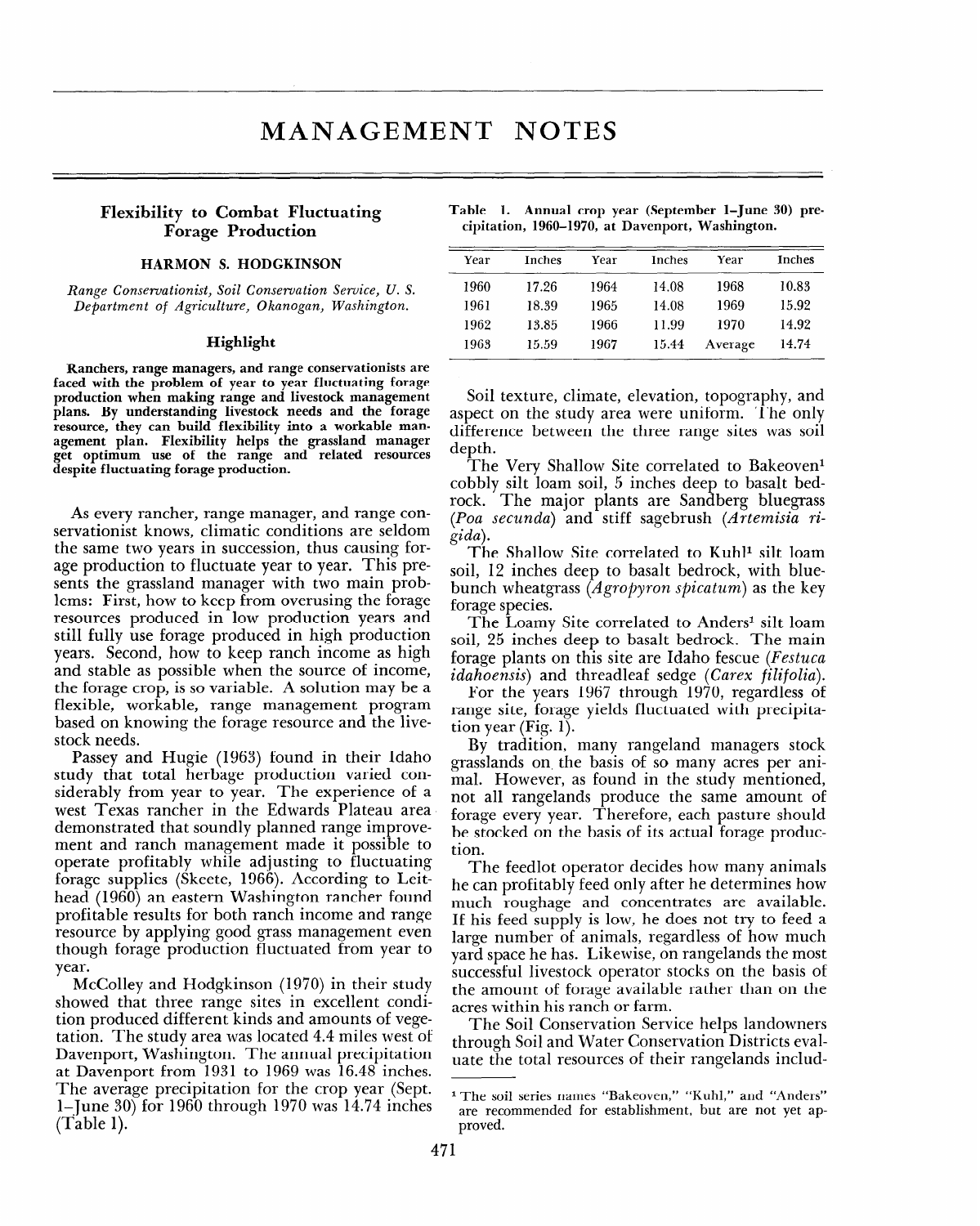

FIG. 1. Total forage production yields (lb./acre, air dry) for each range site as compared to crop year precipitation (Sept.  $1$ -June  $30$ ).

ing range sites, present range condition, and key forage species. Range sites are kinds of rangeland that differ from each other in the kinds or amounts of native plants they are capable of producing. Range sites are correlated with specific soils identified in soil surveys.

Range condition is the present state of vegetation of a range site in relation to the potential or climax plant community for that site. It is determined by comparing present vegetation with the climax for that site.

Key forage species for each grazing unit are identified, so management and growth needs of the plant can be recognized and become part of the conservation plan.

With an understanding of range sites, range condition, key forage species, and the extent of expected fluctuations in forage production, the grassland manager is better able to make proper decisions when planning and to build flexibility into his range and livestock management program (Fig. 2).

Flexibility in the livestock, forage, and feeding program keeps livestock needs in balance with forage production. Areas of consideration in achieving this flexibility may include: (1) Having a combination of pastureland, rangeland, and other grazing land as part of the operating unit; (2) maintaining a portion of the livestock herd as steers or other stock which can be increased, adjusted, or sold on short notice while maintaining the base herd: and (3) keeping the breeding herd below the average stocking rate of the previous five years, or longer if stocking records are available. How much below the average will depend on how much production has deviated from the average. If rangeland pastures are stocked on the basis of production in good or even in average years, they will be severely damaged during dry years. Damage from too-heavy use during a dry year may not be com-



FIG. 2. Flexibility is a part of this range and livestock management program. Cattle are being moved in application of the rotation-deferred grazing system, a way to improve grazing efficiency.

pletely corrected by proper grazing during several good years.

Since no two operating units are alike, plans for keeping livestock numbers in balance with forage will not be the same for all units. Whether the forage production year be high or low, it is important for the rangeland operator to plan alternatives in advance, making flexibility a part of his management program.

Livestock numbers can be balanced with the forage supply in low production years to keep from overutilizing the forage resource. This can be done by: (1) Improving efficiency of use of present grazing lands with distribution practices such as fencing, water developments, salting, herding, and using a grazing system tailored to meet planned objectives; (2) selling dry stock and yearling steers early in the season, or as soon as a dry season is indicated; (3) culling breeding herd by selling dry cows, slow breeders, poor milkers, and old ammals about the end of the normal growing season when the animals are in good flesh: (4) purchasing needed additional forage or rent other pasture; (5) using supplemental or temporary irrigated pastures if irrigation water is available; (6) maintaining a supply of emergency feed on hand in the form of hay or silage fed in drylot; and (7) grazing the rangeland units in a system that will leave a unit or units either not grazed or grazed lightly so that there will be sufficient old grass on the land to maintain livestock until adjustments can be made.

To adjust livestock numbers in utilizing excess forage production, these ways are suggested: (1) buy dry stock, such as steers, for short-term gains; (2) hold calves longer, and put more weight on each animal; (3) hold over more replacements, which gives greater opportunity for upgrading the